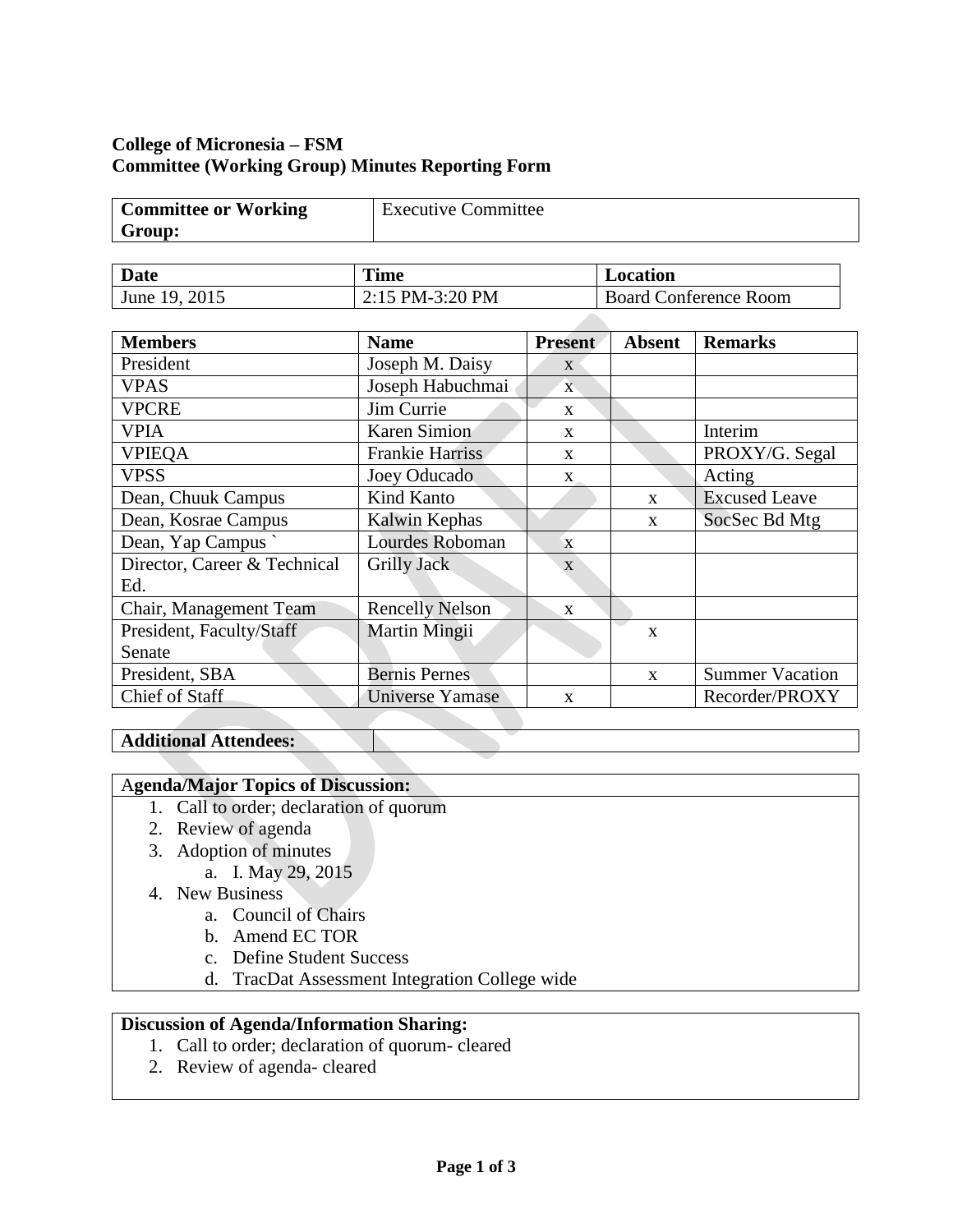- 3. Review of minutes
	- a. April 24, 2015-president questioned if the minutes have been approved.
	- b. June 19, 2015-VPAS moved and VPIA seconded the motion to adopt the minutes. VPCRE abstained; he was not present at the meeting. The motion carried.
- 4. New Business
	- a. Council of Chairs: President Daisy raised concern with the action EC took on the proposal to dissolve the Council of Chairs (COC). The proposal had two parts: one, to dissolve COC and two, to include committee chairs in EC. He was not present at the meeting and learned through the minutes that EC endorsed the first recommendation. He later learned that chairs were to report to the VPs and not included in EC. Procedurally if the second recommendation was not acceptable, it should not have been amended, but tabled and returned for revision. Of greater concern is the effect on participatory governance. EC is supposed to bring many voices to the table for discussion on matters having impact on the greater institution. Without the chairs, EC would be driven by management only. Participatory governance is at the committee level and now committee chairs have no place to participate in discussions. Size should not be a concern; if well organized, it can work. Including each member of management team should not be an issue as they are on the management side of governance and already represented on EC. Keeping chairs off of EC could have a negative impact on our accreditation. President Daisy asked EC to revisit that recommendation. EC stated they did not vote on the second recommendation and planned to after looking into concerns by the chairs. A member had pushed for chairs to report to their ex officio. Committee chairs need to be included in discussions on why their participation is important and how to facilitate their participation. Acting VPIEQA was tasked to find out the status of election of officers for each committee. VPAS moved and VPCRE seconded that EC continues to work on bringing representation from the committees to EC. The motion passed unanimously.
	- b. Amend EC TOR: The EC TOR must be amended to reflect current membership. The secretariat for committees is to call a meeting of the chairs to discuss their participation.
	- c. Define Student Success: We need a common definition of student success. VPIEQA tasked the VPIA and VPSS with this. President encouraged looking at statements from other institutions. We need an institution wide discussion on this involving all constituents. He asked the student success committee to begin the discussion.
	- d. TracDat Assessment Integration College wide: This proposal was discussed in cabinet. To review it, a more formal proposal is needed. VPSS provided a summary of why we should move in this direction. It is based on the college organization structure and is a more focused and organized/coordinated way to do assessment. VPs started working on the plan this morning.
- 5. Information Sharing:
	- a. VPIA reported she is going to Kosrae next week. Her director of LRC and dean of academic programs are also away; see director of CTE for urgent matters.